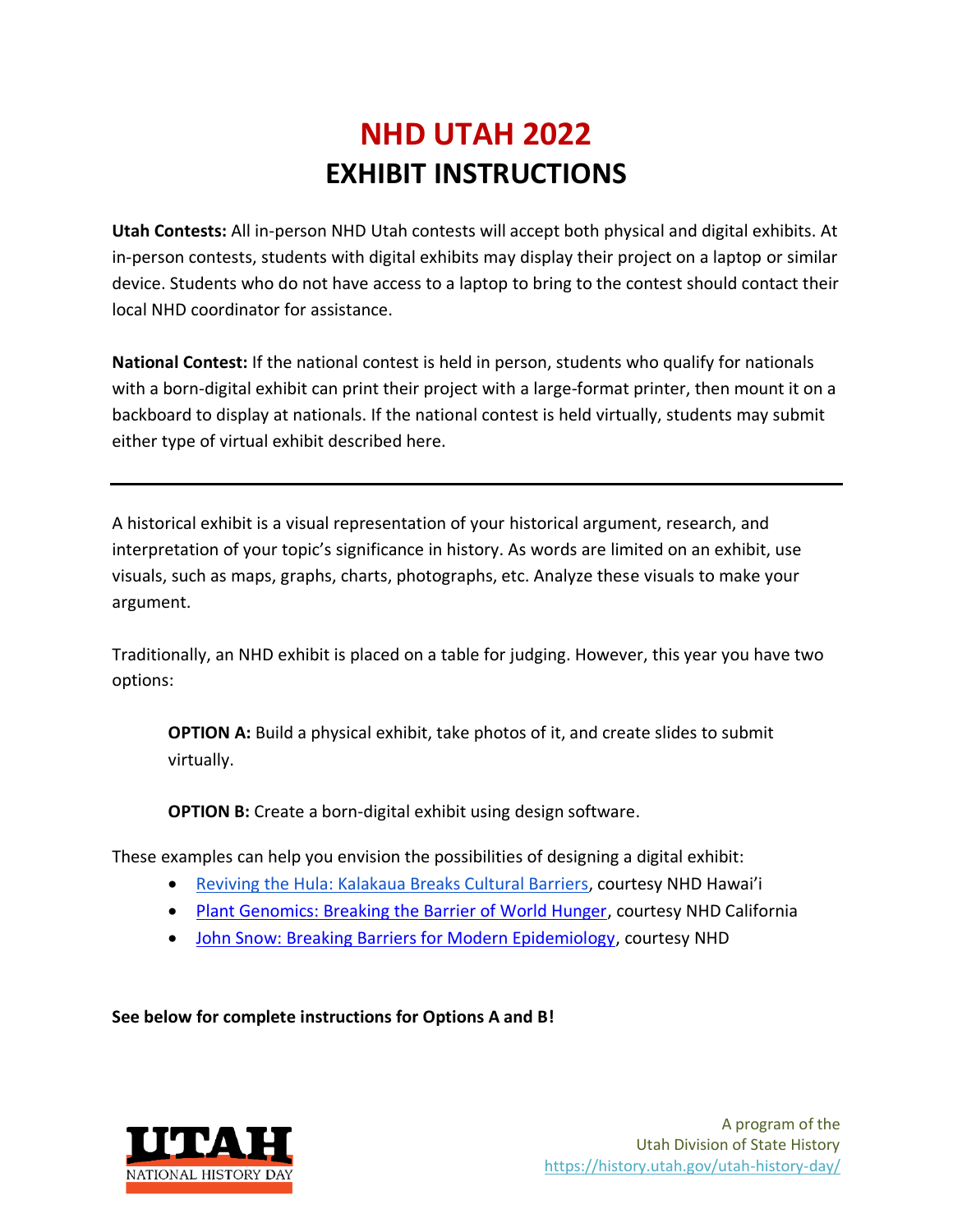### **OPTION A:**

## **CREATE A PHYSICAL EXHIBIT, TAKE PHOTOS, MAKE SLIDES**

#### **Students who create a physical exhibit must follow these instructions.**

Begin by reading pages 30-32 in the NHD *[Contest Rule Book](https://www.nhd.org/sites/default/files/NHDRuleBook2021Digital.pdf)* and following all exhibit project rules.

#### **STEP 1. Build a physical (3-D) exhibit.**

You may bring this exhibit to in-person contests. In addition, you must **ALSO** create a virtual version of your project, following the steps below.

#### **STEP 2. Using an approved NHD template, create a set of slides to showcase your project.**

Take high quality photos in good light of your exhibit. You will need: a full photo of your exhibit, close-up photographs of each section of your exhibit, and the exact text from your exhibit.

#### **Important: You must use one of these two slide templates to submit your exhibit.**

These options provide you with slides to insert photos and text from your exhibit. You may **not** add additional slides. Further details can be found on the first page of either slide template.

- [Google Slides\\*](https://docs.google.com/presentation/d/1d7I30ZxW3jxiLKSImDdmIzD5OFY_SqvQqNoWJnffnsw/template/preview)
- [PowerPoint](https://drive.google.com/file/d/14LkQ6mav8kMw8gtXuH9wC3LUWjFAC0dS/view?usp=sharing)
- [Click here](https://drive.google.com/file/d/1F3xQQ2H45It5IQZpJWNuaTBCw4dL7WWq/view?usp=sharing) to view a sample project using the slide template.

#### **STEP 3. Create a single PDF file of your project.**

Export/download your completed slides as a PDF. Then, combine your exhibit slides PDF with your required paperwork (title page, process paper, and annotated bibliography) into a single PDF file of 25 MB or smaller.

- You may need to use one of the free apps to create and/or compress your PDF file. Some free apps include [Small PDF](https://smallpdf.com/) and [I Love PDF.](https://www.ilovepdf.com/)
- See [this video](https://youtu.be/0LWbu_Jtta0) to learn how to combine several PDF documents into one PDF file.

**The final PDF document order must be: title page, process paper, annotated bibliography, exhibit slides.** See [this example](https://drive.google.com/file/d/1eifpfDehiQzOHvIE98T1ZJpUnT_lxpTh/view?usp=sharing) for the correct order of your materials.

\*School email accounts may restrict your access to these Google Slides templates. If you experience these issues, try accessing the template from a different account.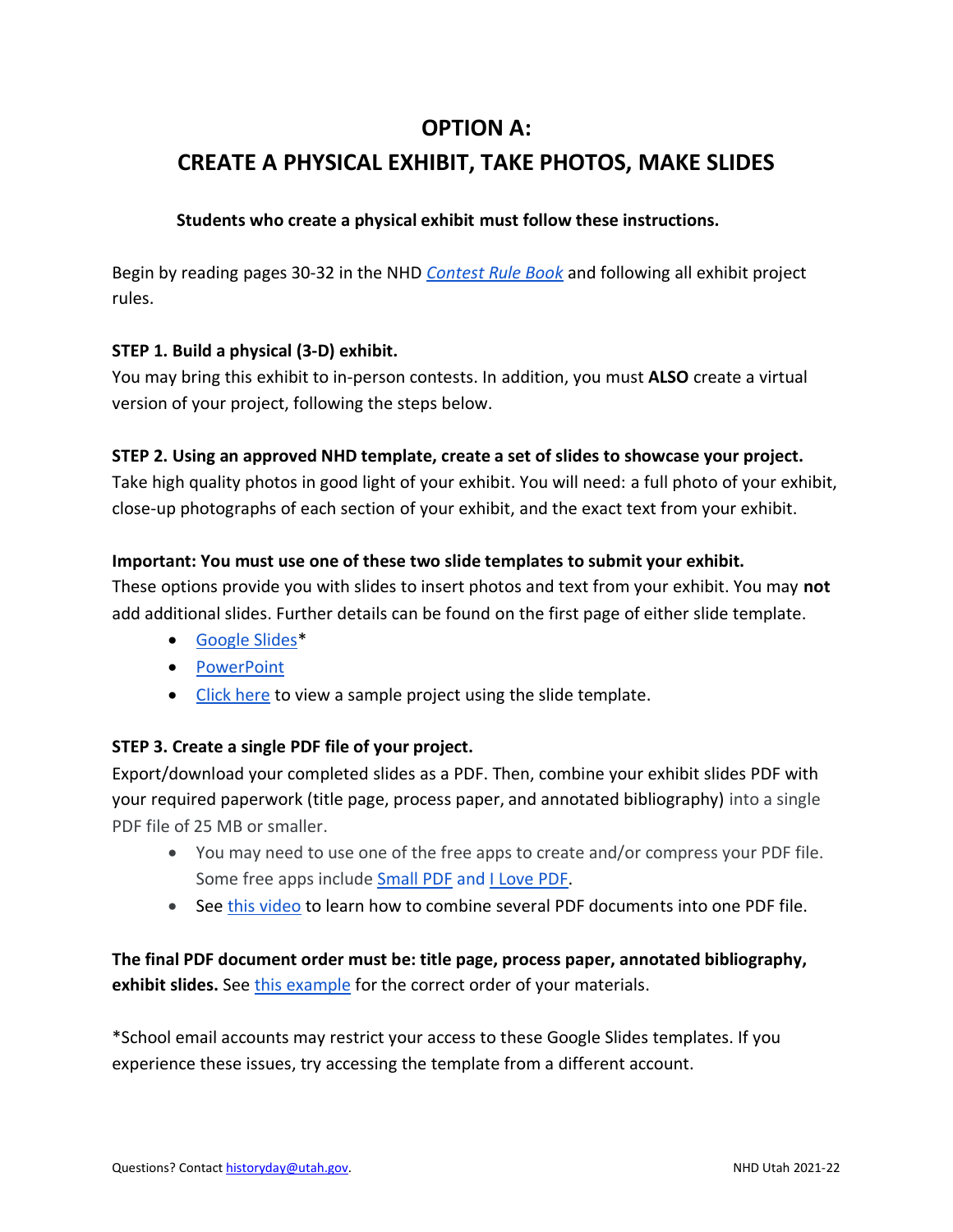## **OPTION B: CREATE A BORN-DIGITAL EXHIBIT**

Read pages 30-32 in the NHD *[Contest Rule Book](https://www.nhd.org/sites/default/files/NHDRuleBook2021Digital.pdf)* and follow all exhibit project rules.

#### **STEP 1: Create a Digital Exhibit using design software.**

You are welcome to use any design software that you prefer. Here are some examples:

- **Google Drawings\*** is a free program. If you do not already have a Google account you will need to create one.
- **Microsoft Publisher** is another program that you may have access to through your school.

Your digital exhibit must meet these size requirements:

- The **minimum dimensions** for a digital exhibit are 48-inches wide x 36-inches high.
- The **maximum dimensions** for a digital exhibit are 74-inches wide x 72-inches high.
- The **minimum font size** on a digital exhibit is **20 pt font.** Use a 20 pt font for source credits and captions. Student-composed words, quotes, headings, and titles should be larger than 20 pt font.

You may use any of the following templates to begin creating your project:

- Small [Google Drawings](https://docs.google.com/drawings/d/e/2PACX-1vRKJ8MLXkJZ7pdAcMovhy-YdBJ3px9FsJTxo6VzsYEi6yscEPNWHNr5IdmzE-Ja1S1jFkLc08uAyGhc/pub?w=6912&h=5184) NHD Template\* (48-inch wide x 36-inch high)
- Small [Microsoft Publisher NHD Template](https://drive.google.com/file/d/1bUMk_zDcIljXMyhbOmGPOJofDOUbIgB4/view?usp=sharing) (48-inch wide x 36-inch high)
- Large Google Drawings NHD Template<sup>\*</sup> (74-inch wide x 72-inch high)
- Large [Microsoft Publisher NHD Template](https://drive.google.com/file/d/1Id2h182pVtm6GEii29HbsfqXwpKCqZAb/view?usp=sharing) (74-inch wide x 72-inch high)
- You may move or delete the vertical black lines on the templates (these guides indicate where the folds in a trifold cardboard board might be). \*School email accounts may restrict your access to these Google Drawing templates. If you experience these issues, try accessing the template from a different account.

#### **STEP 2: Create a single PDF file of your project.**

Export/download your digital exhibit as a PDF. Then, combine your exhibit PDF with your required paperwork (title page, process paper, and annotated bibliography) into a single PDF file of 25 MB or smaller.

- You may need to use one of the free apps to create and/or compress your PDF file. Some free apps include [Small PDF](https://smallpdf.com/) and [I Love PDF.](https://www.ilovepdf.com/)
- See [this video](https://youtu.be/0LWbu_Jtta0) to learn how to combine several PDF documents into one PDF file.

**The final PDF document order must be: title page, process paper, annotated bibliography, exhibit.** Se[e this example](https://drive.google.com/file/d/1Er3f48iCpa5fOXUKaOujq3LFvSCLidT6/view) for the correct order of your materials.